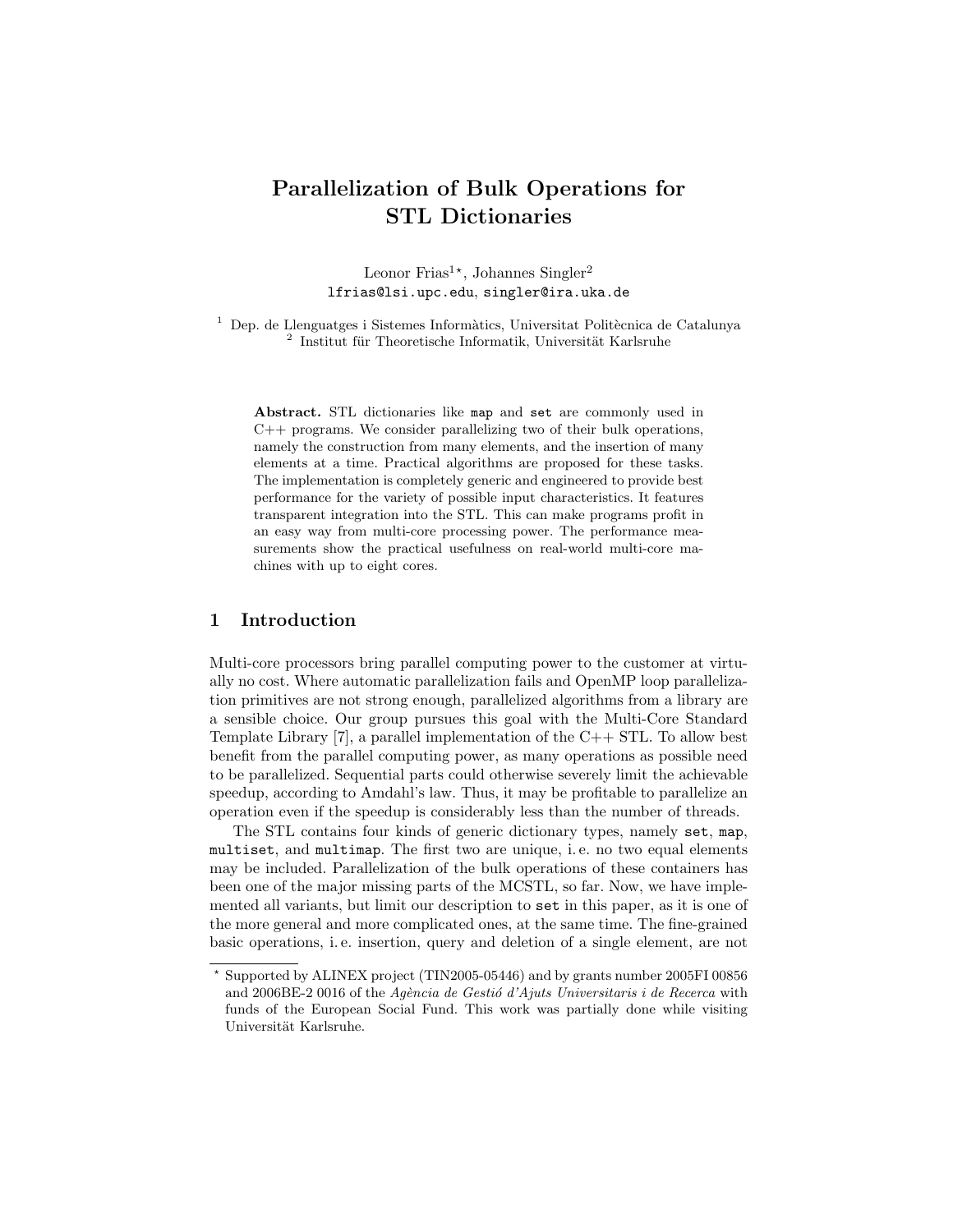worth parallelizing because parallelization overhead would dominate their logarithmic running time. But often, many elements are inserted at a time, or a dictionary is constructed newly and initialized by a large sets of elements. Of course, the latter is a special case of the former, namely inserting into an empty dictionary. Nevertheless, we treat both cases explicitly, for best performance.

Our parallelization augments the STL implementation coming with the GNU  $C++$  compiler (libstdc++), which uses red-black trees [4]. Red-black trees are balanced binary trees<sup>3</sup> whose nodes can be either colored red or black, the root always being black. The following invariant is maintained at all times: Each path from the root to a leaf must contain the same number of black nodes. This limits the tree height to  $2\lceil \log n \rceil$ . By performing so-called *rotations*, the invariant can be held up efficiently for all operations.

## 2 Algorithms

For the PRAM model, parallel red-black tree algorithms have been proposed [5]. They are highly theoretical, use fine-grained pipelining etc., and are thus not suitable for real-world machines. To our knowledge, there is neither an implementation nor experimental results. Nonetheless, some of the high-level ideas can be transferred to practical algorithms.

The STAPL [1] library does provide a parallel tree implementation, with an interface similar to the STL but it is not publicly available. It also works for distributed-memory systems, but makes a completely new implementation necessary. Its quite rigid partitioning of the tree can lead to all the elements being inserted by one processor, in the worst case. In contrast, we have implemented our bulk insertion operations on the top of the sequential data structure core, which stays unaffected. Our partitioning of the data is temporary for one operation and more flexible, e. g. multiple threads can work on a relatively small part of the tree. The cost of splitting the tree is negligible compared to the cost of creating/inserting the elements into the tree, for the common case.

As stated before, bulk construction can be seen as a special case of insertion. Indeed, we treat it the other way around here. Bulk construction (of a subtree) is the base case for bulk insertion. This way, we get good performance also for the case where many elements are inserted between two already contained elements (or conceptually,  $-\infty$  and  $\infty$  for bulk construction).

Before describing the parallel tree construction and the bulk insertion, we present the common setup for both, i. e. preprocessing the data to enable parallelization, and allocating node objects. Let  $p$  be the number of threads used,  $n$ the size of existing tree, and  $k$  the number of elements to insert and to construct the tree from, respectively.

**Common Setup.** The first step is to make sure the input sequence  $S$  is sorted, which also is a precondition in [5]. If two wrongly ordered elements are found,

<sup>3</sup> Note that hash data structures are not feasible here since STL dictionaries support sorted sequence functionality as well.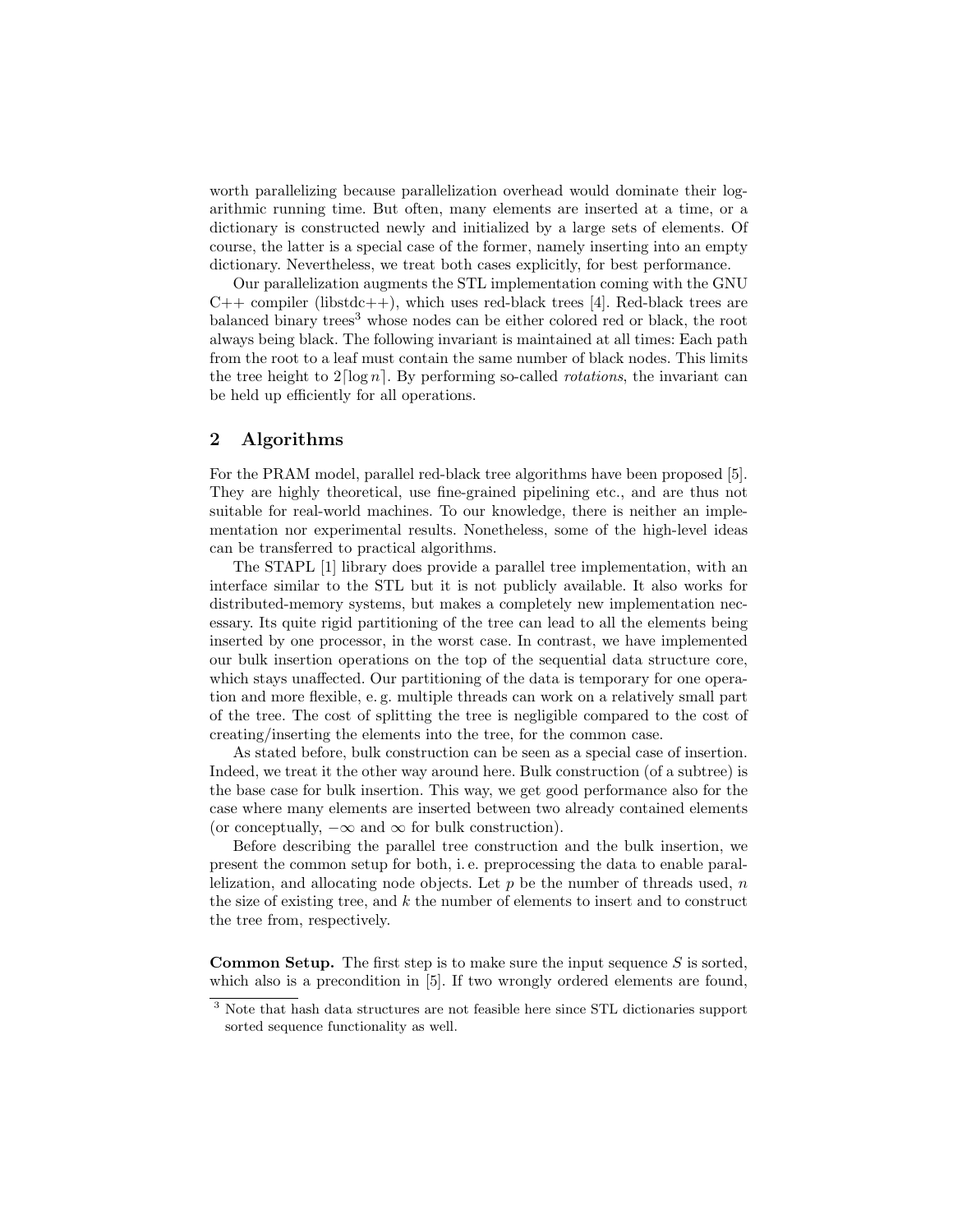checking the order is aborted, and the input sequence is sorted stably, using the existing MCSTL implementations. Because the actual input sequence must not be modified, we need linear temporary storage here. Finally,  $S$  is divided into  $p$ subsequences of (almost) equal size.

Allocation and initialization. Each thread  $t$  allocates and constructs the nodes for its subsequence  $S_t$ , which are still unlinked. The tree nodes are stored in an array of pointers, shared among the threads. This allows the algorithm to easily locate the nodes for linking, later on. If we wanted to avoid the array of pointers, we would need a purely recursive algorithm where allocation and initialization of the pointers are intertwined.

We also deal with equal elements in this step. In parallel, the surplus elements are removed from the sequence. A gap might emerge at the end of each  $S_t$ . Since we use stable sorting, we can guarantee that the first equal element becomes the one inserted, as demanded by the specification.

### 2.1 Parallel Tree Construction

Once the common setup has been performed, the tree is constructed as a whole by setting the pointers and the color of each node, in parallel. For each node, its pointers can be calculated independently, using index arithmetic. This takes into account the gaps stemming from removed equal elements, as well as the incompleteness of the tree. Each node is only written to by one thread, there is no need for synchronization. Thus, this is perfectly parallelized.

The algorithm constructs a tree that is complete except for the last level, which is filled partially from left to right. The last level is colored red, all other nodes are colored black.<sup>4</sup> Another option would be to also color every  $\ell^{th}$  level red. The smaller  $\ell$ , the more favored are deletions in the subsequent usage of the dictionary. The larger  $\ell$ , the more favored are insertions.

#### 2.2 Parallel Bulk Insertion

The problem of inserting elements into an existing tree is much more involved than construction. The major question is how to achieve a good load balance between the threads. There are essentially two ways to divide the work into input subsequences  $S_t$  and corresponding subtrees  $T_t$ . 1. We divide the tree according to the input sequence, i. e. we take elements from the sequence and split the tree into corresponding subtrees. 2. We divide the input sequence according to the tree, i.e. we split  $S_t$  by the current root element, recursively. Both approaches fail if very many elements are inserted at the end of the path to the same leaf. The first approach gives guarantees only on  $|S_t|$ , but not on  $|T_t|$ . The second approach does not guarantee anything about  $|S_t|$ , and bounds  $|T_t|$  only very

<sup>4</sup> We could omit this if the tree is complete, but this is a rare special case. For a tree containing only one element, the root node is colored black anyway.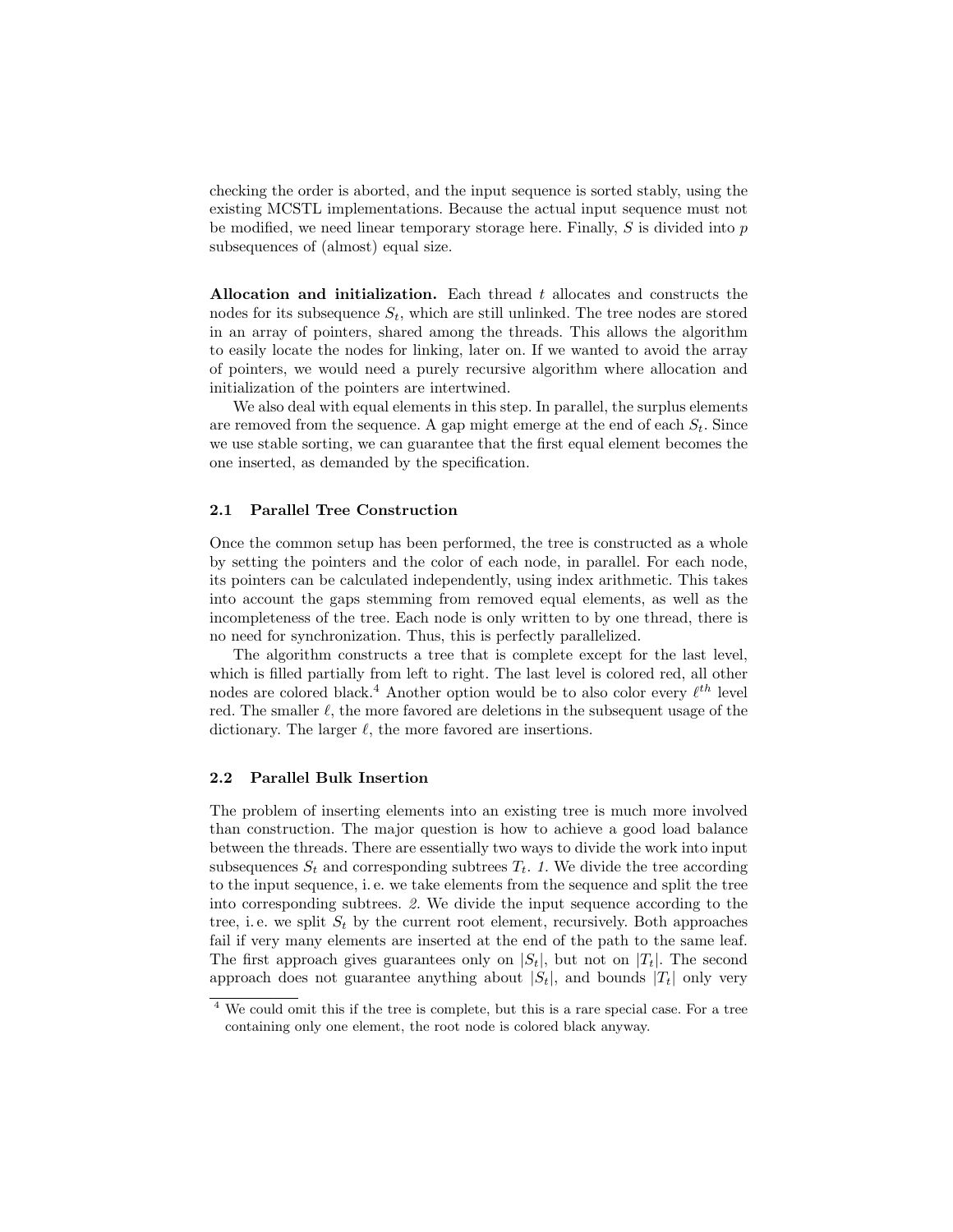weakly: One of the subtrees might have twice the height as the other, so only  $|T_1|$  <  $|T_2|^2$  holds. We use the first option in the initial step, and the second approach to compensate for greatly different  $|T_t|$  dynamically.

The split and concatenate operations on red-black trees [8, 9] are the major tools in our parallelization of the bulk insertion operation.

- **Split into Multiple Subtrees.** A red-black tree is split into  $p$  red-black trees, such that the elements will be distributed according to  $p-1$  pivots.
- Concatenate. Two range-disjoint red-black trees and a node "in-between" are concatenated to form a single red-black tree. Rebalancing might be necessary.

The whole algorithm consists of four phases. For coordinating the work, insertion tasks and concatenation tasks are generated, to be processed in the future.

Phase 0 Common setup, as described above.

- **Phase 1** Split the tree into p subtrees, the leftmost elements of the subsequences (except the first one) acting as splitters. This is performed in a top-down fashion, traversing at most  $p-1$  paths, and generating  $p-1$  concatenation tasks. With each concatenation task, we associate a node which is greater than all elements in the right subtree, but smaller than all elements in the right subtree. The algorithm chooses either the greatest element from the left subtree, or the least element from the subsequence to insert. This node will be used as tentative new root when concatenating the subtrees again, but might end up in another place, due to rebalancing rotations. The resulting subtrees and the corresponding subsequences form  $p$  independent insertion tasks, one for each thread.
- Phase 2 Process the insertion tasks. Each thread inserts the elements of its subsequence into its subtree, using an advanced sequential bulk insertion algorithm (see Section 2.4).
- Phase 3 Process the concatenation tasks to rebuild and rebalance the tree. This phase is not actually temporally separated from Phase 2, but only conceptually. As soon as one thread has finished processing an insertion task, it tries to process its parent concatenation task, recursively. However, this can only happen if the sibling subtask is also already done. Otherwise, the thread quits from this task and continues with another. It takes that one from its local queue or steals from another thread, if the own queue is empty. The root concatenation task does not have any parent, so the algorithm terminates after having processed it.

#### 2.3 Analysis

We analyse the parallel time complexity of our algorithms. Assume for simplicity that the input sequence has already been preprocessed. To get rid of lower-order terms, we assume the number of elements in the tree being relatively large with respect to the number of threads,  $n > p^2$ .

Our construction algorithm takes  $O(k/p)$  parallel time.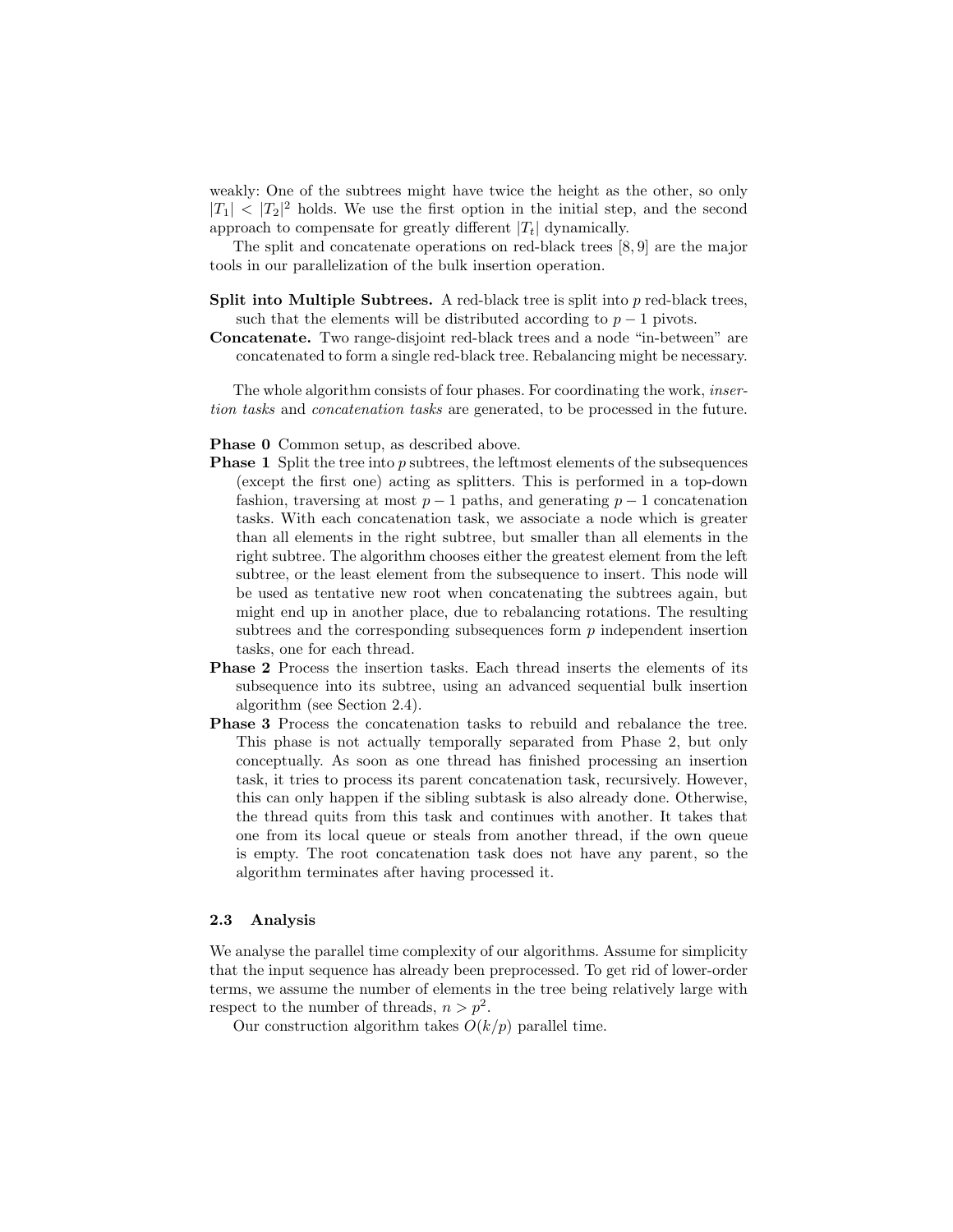Calculating the worst-case cost for the bulk insertion algorithm is more involved. Splitting the tree sequentially into p parts takes  $O(p \log n)$  time. As tests have shown, performing this step in parallel is not helpful assuming the number of cores currently available. In the worst case, one of the partitions contains a tree of size (almost)  $n$ , and the others contain (almost) empty trees.

Inserting a subsequence of size  $k/p$  sequentially into a tree of constant size takes  $O(k/p)$  time. Inserting a sequence of size  $k/p$  sequentially into a tree of size  $n$  is upper bounded by the cost of inserting the elements one by one, i.e.  $O(k/p \log n)$ . Therefore, doing k insertions in p disjoint trees takes  $O(k/p \log n)$ parallel time.

Finally, the  $p$  trees must be concatenated. Note that the concatenation operation itself is done sequentially but concatenations of disjoint trees will happen in parallel. A concatenation takes  $O(\log n_1/n_2)$  sequential time, where  $n_1$  is the size of the larger tree and  $n_2$  is the size of the smaller subtree. Besides, the trees to be concatenated can differ in size by at most  $n$  elements. Therefore, one concatenation takes at most  $O(\log n)$  time. Given that there are  $O(\log p)$  levels of concatenations in total, the cost of concatenating all the trees is  $O(\log p \log n)$ .

As a result, the total cost of the operation is dominated by the insertion itself and therefore, it takes  $O(k/p \log n)$  parallel time.

#### 2.4 Dynamic Load-Balancing.

The sequence of the elements to insert is perfectly divided among the threads. However, the corresponding subtrees might have very different sizes, which of course affects (wall-clock) running time negatively. Even worse, it is impossible to predict how elaborate the insertion will be, since this depends on the structure of the tree and the sequence. To counter this problem, we add dynamic loadbalancing to Phase 2, using the randomized work-stealing [3] paradigm.

Each thread breaks down its principal insertion task into smaller ones. It goes down the subtree and divides the subsequence recursively, with respect to the current root. For each division, it creates the appropriate concatenation task, in order to reestablish the tree in Phase 3. The insertion task for the right subtree is pushed to the thread's work-stealing queue, while the recursion continues on the left subtree. However, the queue is only used if  $S_t$  is still longer than a threshold s.Otherwise, the algorithm works on the problem in isolation, to avoid the overhead of maintaining the queue. When there is nothing left to split, the bulk construction method is called for the remaining elements, and the new tree is concatenated to the leaf. If the subsequence has only a few elements left, the single-element insertion algorithm is called. As a side-effect, this gives us an more efficient sequential bulk-insertion algorithm, for s conceptually set to  $\infty$ .

To implement work-stealing, we use the lock-free double-ended queue provided by the MCSTL. It allows efficient synchronization of the work, using hardware-supported atomic operations. On the downside, its size must be limited at construction time. Fortunately, the size of all queues is bounded by the height of the tree, namely  $2\lceil \log n \rceil$ . In total, the approach is similar to the parallelized quicksort in the MCSTL [7, p. 6].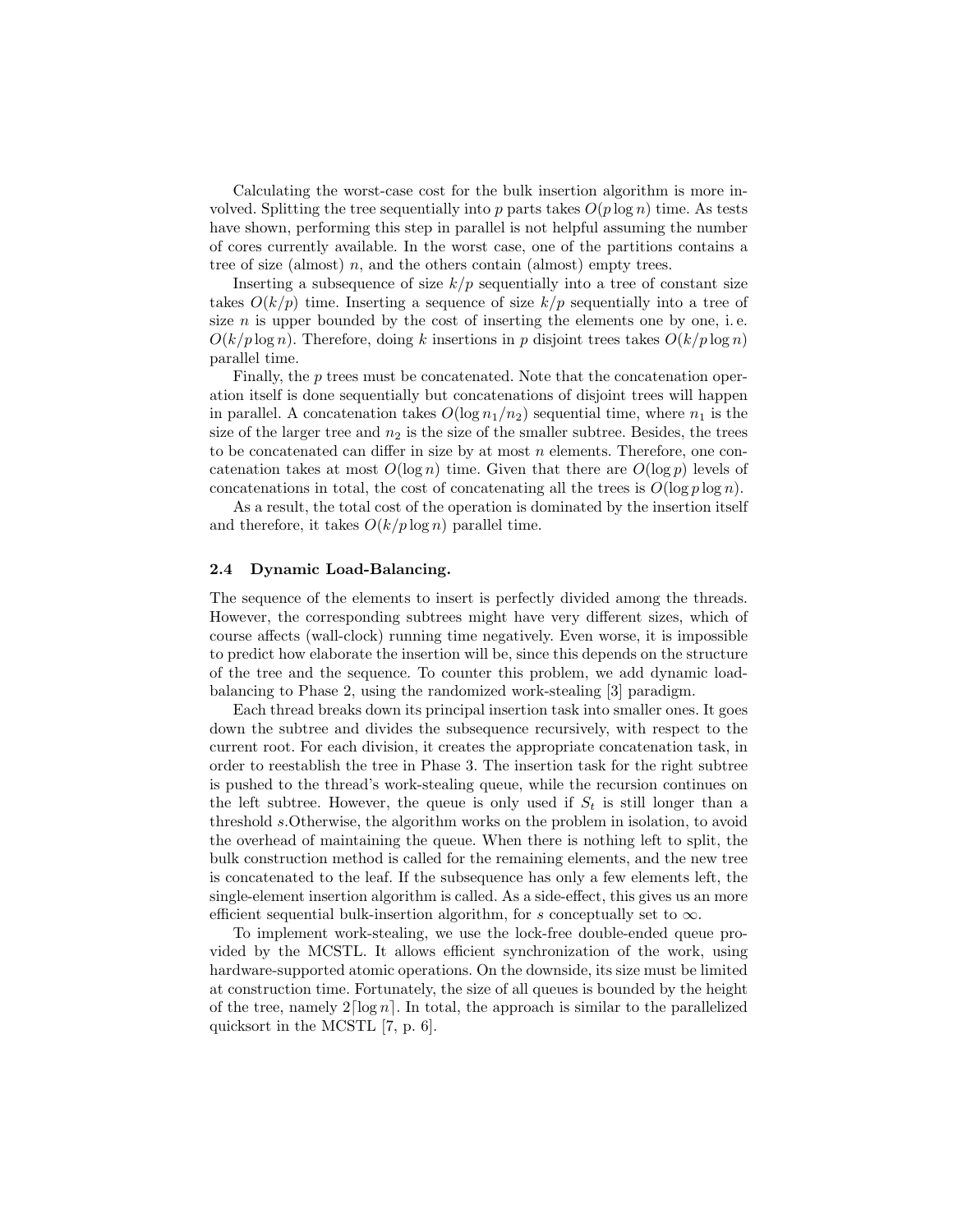

Fig. 1. Inserting into a tree, using three threads. "Red" nodes are shown transparent. 1. Phase 0/1. The input sequence is divided equally, the tree is split accordingly. 2. Phase 2. The two elements that will serve as the tentative roots in the future concatenation tasks are found to be 31 and 75. They are excluded from the subtree and not inserted to it, respectively. 58 is not inserted either, since it is a duplicate.  $3./4$ . Phase 3. Eventually, the concatenation task are processed. First, the right two subtrees are concatenated, using 75 as the new root. Then, the resulting tree is concatenated with the left one using 31 as the new root. In this case, a rotation is necessary for rebalancing purposes, so 75 ends up at the top position.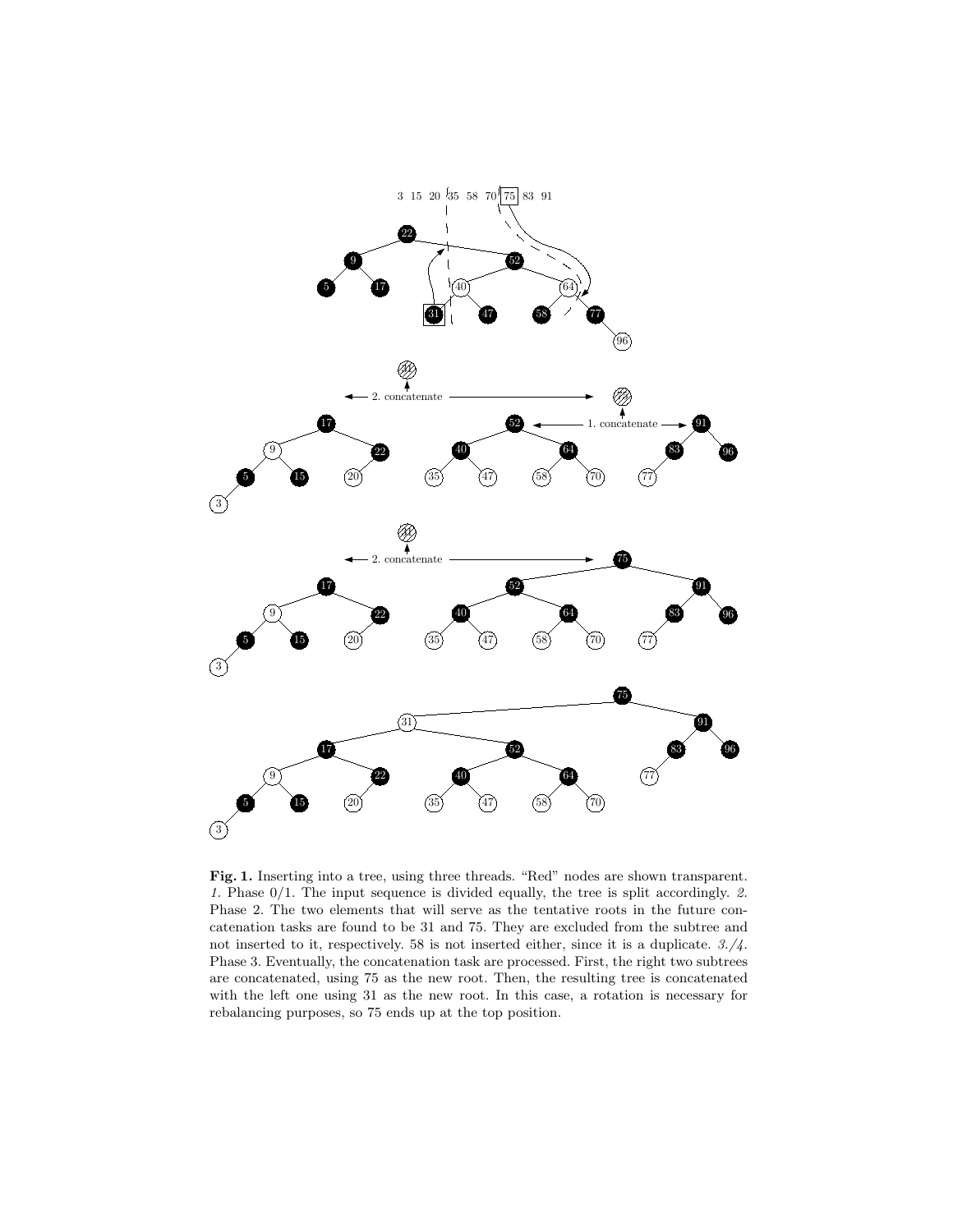## 3 Interface and Implementation Aspects

Memory Management. For both bulk operations, allocating the node objects constitutes a considerable share of the work to be done. We cannot allocate several of them with one function call, since we need to be able to deallocate them one by one in case the user deletes elements from the data structure. The memory management concept of C++ does not allow such an asymmetric usage. Tests have shown that allocating memory concurrently scales quite well, but imposes some work overhead compared to the strictly sequential implementation. There also exist memory managers designed for this specific problem, e. g. Hoard [2]. We successfully used it on the Sun machine. However, for our 64-bit Intel platform, Hoard could not even match the performance of the built-in allocator, so we did not use it there.

Trade-Offs for Different Input Data and Comparator Types. STL dictionaries, apart from being parameterized by the data type, are also customized by a comparator type. This can lead to very different costs for comparing and copying an element. We also have to relate this to the cost of copying the node as a whole, which contains three pointers and the node color flag, in addition to the actual payload.

We tested this for sorting the input elements, experimentally. For large elements, it is better to sort pointers only, to avoid costly copying. For small elements, it is more cache-efficient to sort the elements directly.

## 4 Experimental Results

Experiments. We tested our program on two multi-processor machines with the following processors: 1. Sun T1 (1 socket, 8 cores, 1.0 GHz, 32 threads, 3 MB shared L2 cache), 2. Intel Xeon E5345 (2 sockets,  $2 \times 4$  cores,  $2.33 \text{ GHz}$ ,  $2 \times$  $2 \times 4 \text{ MB } L2$  cache, shared among two cores each). For the Intel machine, we used the Intel C++ compiler 10.0.25, on the Sun machine, we took GCC 4.2.0, always compiling with optimization (-O3) and OpenMP support. In both cases, we used the libstdc++ implementation coming with GCC 4.2.0. On the Xeon, compiling using the Intel compiler lead to more consistent results, due to the better OpenMP implementation, which is causing less overhead.

We have run each test at least 30 times and taken the average values for the plots, accompanied by the standard deviation range (too small to be seen in most cases). The following parameters concerning the input were considered:

- Tree size/insertion sequence length ratio. Let  $n$  be the size of the existing dictionary/tree. Let  $r = n/k$ . Thus,  $r = 0$  is equivalent to bulk construction.
- Sortedness of the insertion sequence. The input sequence can be presorted or not. We focus on presorted insertion sequences here because parallel sorting is a separate issue.
- Key data type. We show experiments on 32-bit signed integers.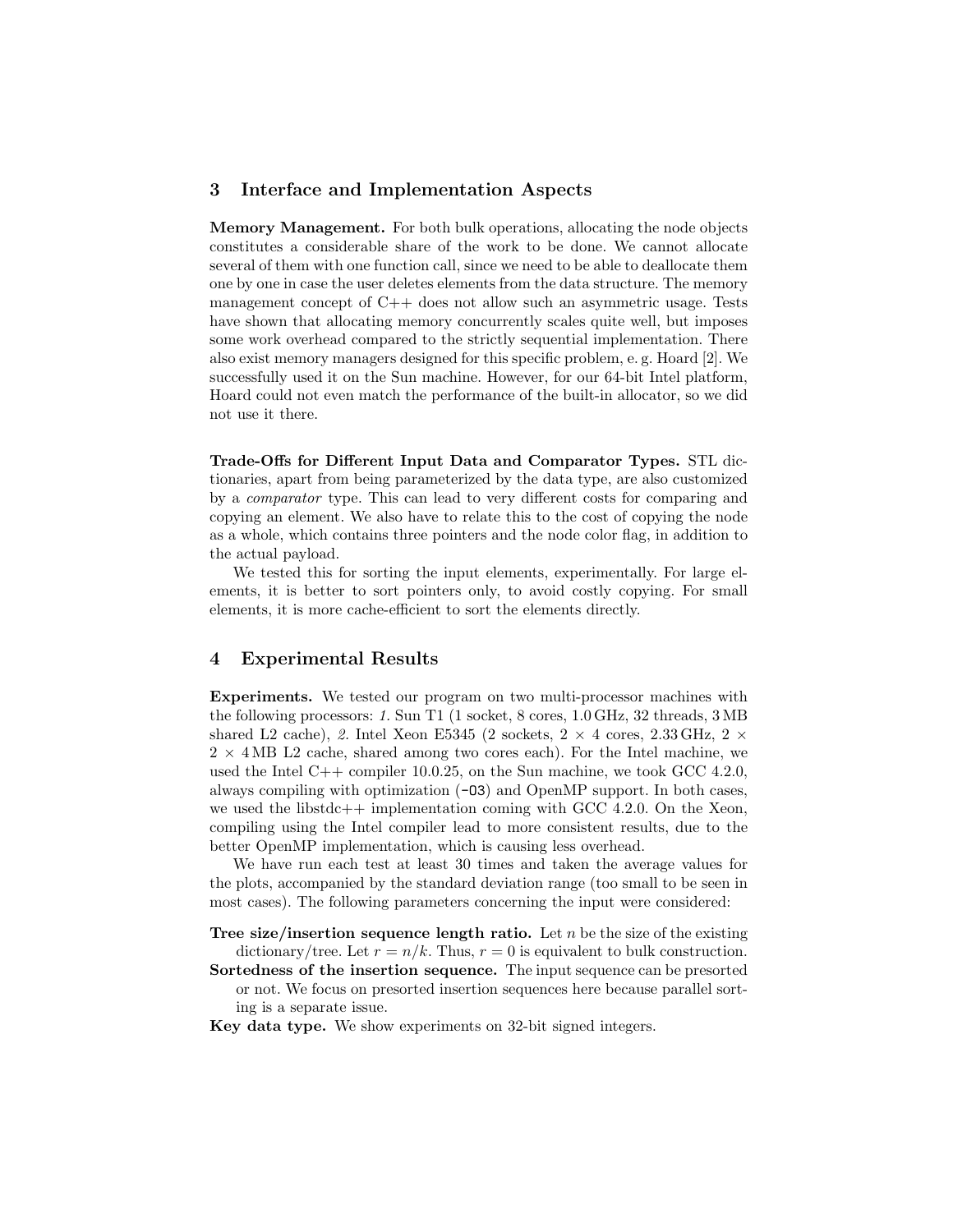Randomness of the input sequence. The input sequence by default consists of values in the range {RAND MIN . . . RAND MAX}, but can optionally be limited to a smaller range,  $\{$  RAND\_MIN/100 . . . RAND\_MAX/100} here. This poses a challenge to the load-balancing mechanisms.

Both load-balancing mechanisms were switched on by default, but deactivated for some experiments, to show their influence on the running time.

For the insertion tests, we first build a tree of the appropriate size using the sequential algorithm, and then insert the elements using our parallel bulk insertion. This guarantees fair initial conditions for comparing the sequential and the parallel implementation. Actually, the shape of the existing tree does affect performance, though the sequential insertion is more affected than our algorithms.

Results for the Sequential Case. Our sequential algorithm is never substantially slower and in some cases substantially faster (e. g. Figures 2, 4 and 5). In particular, our specialized algorithms are very competitive when having random inputs limited to a certain range, being more than twice as fast (see Figures 8 and 9) as the standard implementation. This is because of saving many comparisons in the upper levels of the tree, taking advantage of the input characteristics.

Results for the Parallel Case. For the dictionary construction, our algorithms scale quite well, as shown in Figures 2 and 3. In particular, on the 8-core Sun T1, even the absolute speedup slightly exceeds the number of cores, culminating in about 11. This shows the usefulness of per-core multithreading in this case.

For insertion, our algorithm is most effective when the existing tree is smaller than the data to insert (see Figures 5 and 6). This is also due to the fast (sequential) insertion procedure, compared to the original algorithm. Splitting the input sequence is most effective in terms of number of comparisons because the subsequences left when reaching a leaf still consist of several elements.

In all cases, speedups of at least 3 for 4 threads and 5 for 8 threads, are achieved. The break-even is already reached for as little as 1000 elements, the maximum speedup is usually hit for 100000 or more elements.

The tree splitting step, used to make an initial balancing in the case of insertion, is shown to be really effective. For instance, compare Figures 6 and 7, which only differ in whether Phase 1 of the algorithm is run. We can see that both the speedup and the scalability are far better when the initial splitting is activated.

On top of that, the parallelization scales nicely, specifically when using dynamic load-balancing. Switching load-balancing off hurts performance for large inputs, while for small inputs it does not create considerable overhead. Dynamic load-balancing makes the algorithm more robust, comparing Figures 8 and 9.

As a by-product, we show the effects of mapping 2 threads to cores in different ways (see Figure 4). For small input, the most profitable configuration is sharing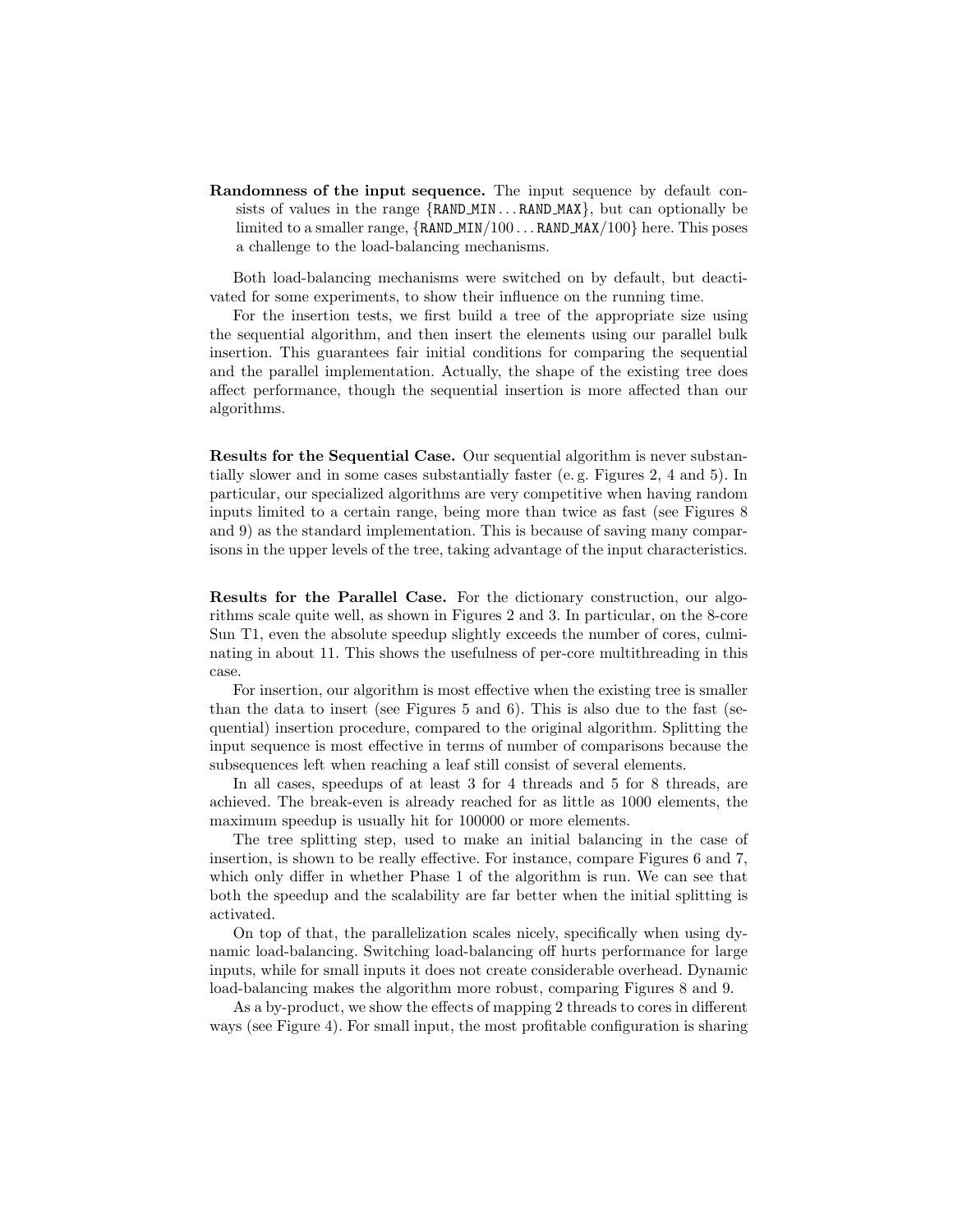

Fig. 2. Constructing a set of integers on the Xeon.



Fig. 4. Constructing a set of integers on the Xeon fixing two cores.



Fig. 6. Inserting integers into a set  $(r = 10)$  on the Xeon.



Fig. 8. Inserting integers from a limited range into a set  $(r = 10)$  on the Xeon.



Fig. 3. Constructing a set of integers on the T1.



Fig. 5. Inserting integers into a set  $(r = 0.1)$  on the Xeon.



Fig. 7. Inserting integers into a set  $(r = 10)$  on the Xeon, without using initial splitting of the tree.



Fig. 9. Inserting integers from a limited range into a set  $(r = 10)$  on the Xeon, without using dynamic load-balancing.